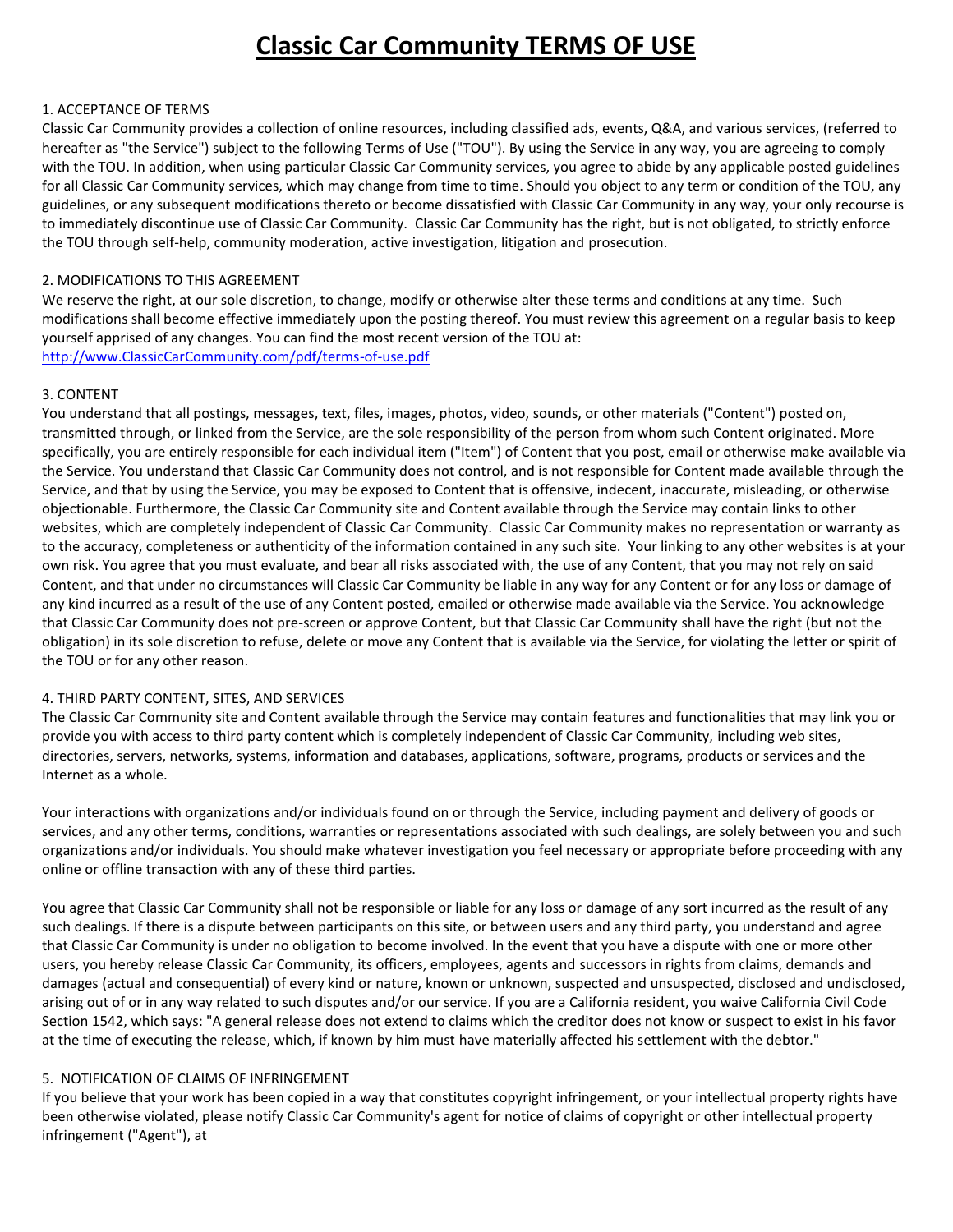[abuse@ClassicCarCommunity.com](mailto:abuse@ClassicCarCommunity.com) or:

Copyright Agent Classic Car Community 10115 E Bell Road, Ste 107-235 Scottsdale AZ, 85260

Please provide our Agent with the following Notice:

a) Identify the material on the Classic Car Community site that you claim is infringing, with enough detail so that we may locate it on the website;

b) A statement by you that you have a good faith belief that the disputed use is not authorized by the copyright owner, its agent, or the law;

c) A statement by you declaring under penalty of perjury that, (1)the above information in your Notice is accurate, and (2)that you are the owner of the copyright interest involved or that you are authorized to act on behalf of that owner;

d) Your address, telephone number, and email address; and

e) Your physical or electronic signature.

Classic Car Community will remove the infringing posting(s), subject to the procedures outlined in the Digital Millennium Copyright Act (DMCA).

# 6. PRIVACY AND INFORMATION DISCLOSURE

Classic Car Community has established a Privacy Policy to explain to users how their information is collected and used, which is located at the following web address:

### [http://www.ClassicCarCommunity.com/pdf/privacy-policy.pdf](http://www.classiccarcommunity.com/pdf/privacy-policy.pdf)

Your use of the Classic Car Community website or the Service signifies acknowledgement of and agreement to our Privacy Policy. You further acknowledge and agree that Classic Car Community may, in its sole discretion, preserve or disclose your Content, as well as your information, such as email addresses, IP addresses, timestamps, and other user information, if required to do so by law or in the good faith belief that such preservation or disclosure is reasonably necessary to: comply with legal process; enforce the TOU; respond to claims that any Content violates the rights of third-parties; respond to claims that contact information (e.g. phone number, street address) of a third-party has been posted or transmitted without their consent or as a form of harassment; protect the rights, property, or personal safety of Classic Car Community, its users or the general public.

### 7. CONDUCT

You agree not to post, email, or otherwise make available Content:

a) that is unlawful, harmful, threatening, abusive, harassing, defamatory, libelous, invasive of another's privacy, or is harmful to minors in any way;

b) that is pornographic or depicts a human being engaged in actual sexual conduct;

c) that harasses, degrades, intimidates or is hateful toward an individual or group of individuals on the basis of religion, gender, sexual orientation, race, ethnicity, age, or disability;

d) that violates the Fair Housing Act by stating, in any notice or ad for the sale or rental of any dwelling, a discriminatory preference based on race, color, national origin, religion, sex, familial status or handicap (or violates any state or local law prohibiting discrimination on the basis of these or other characteristics);

e) that violates federal, state, or local equal employment opportunity laws, including but not limited to, stating in any advertisement for employment a preference or requirement based on race, color, religion, sex, national origin, age, or disability;

f) with respect to employers that employ four or more employees, that violates the anti-discrimination provision of the Immigration and Nationality Act, including requiring U.S. citizenship or lawful permanent residency (green card status) as a condition for employment, unless otherwise required in order to comply with law, regulation, executive order, or federal, state, or local government contract;

g) that impersonates any person or entity, including, but not limited to, a Classic Car Community employee, or falsely states or otherwise misrepresents your affiliation with a person or entity (this provision does not apply to Content that constitutes lawful non-deceptive parody of public figures.);

h) that includes personal or identifying information about another person without that person's explicit consent;

i) that is false, deceptive, misleading, deceitful, misinformative, or constitutes "bait and switch";

j) that infringes any patent, trademark, trade secret, copyright or other proprietary rights of any party, or Content that you do not have a right to make available under any law or under contractual or fiduciary relationships;

k) that constitutes or contains "affiliate marketing," "link referral code," "junk mail," "spam," "chain letters," "pyramid schemes," or unsolicited commercial advertisement;

l) that constitutes or contains any form of advertising or solicitation if: posted in areas of the Classic Car Community sites which are not designated for such purposes; or emailed to Classic Car Community users who have not indicated in writing that it is ok to contact them about other services, products or commercial interests.

m) that includes links to commercial services or web sites, except as allowed in "services";

n) that advertises any illegal service or the sale of any items the sale of which is prohibited or restricted by any applicable law, including without limitation items the sale of which is prohibited or regulated by California law.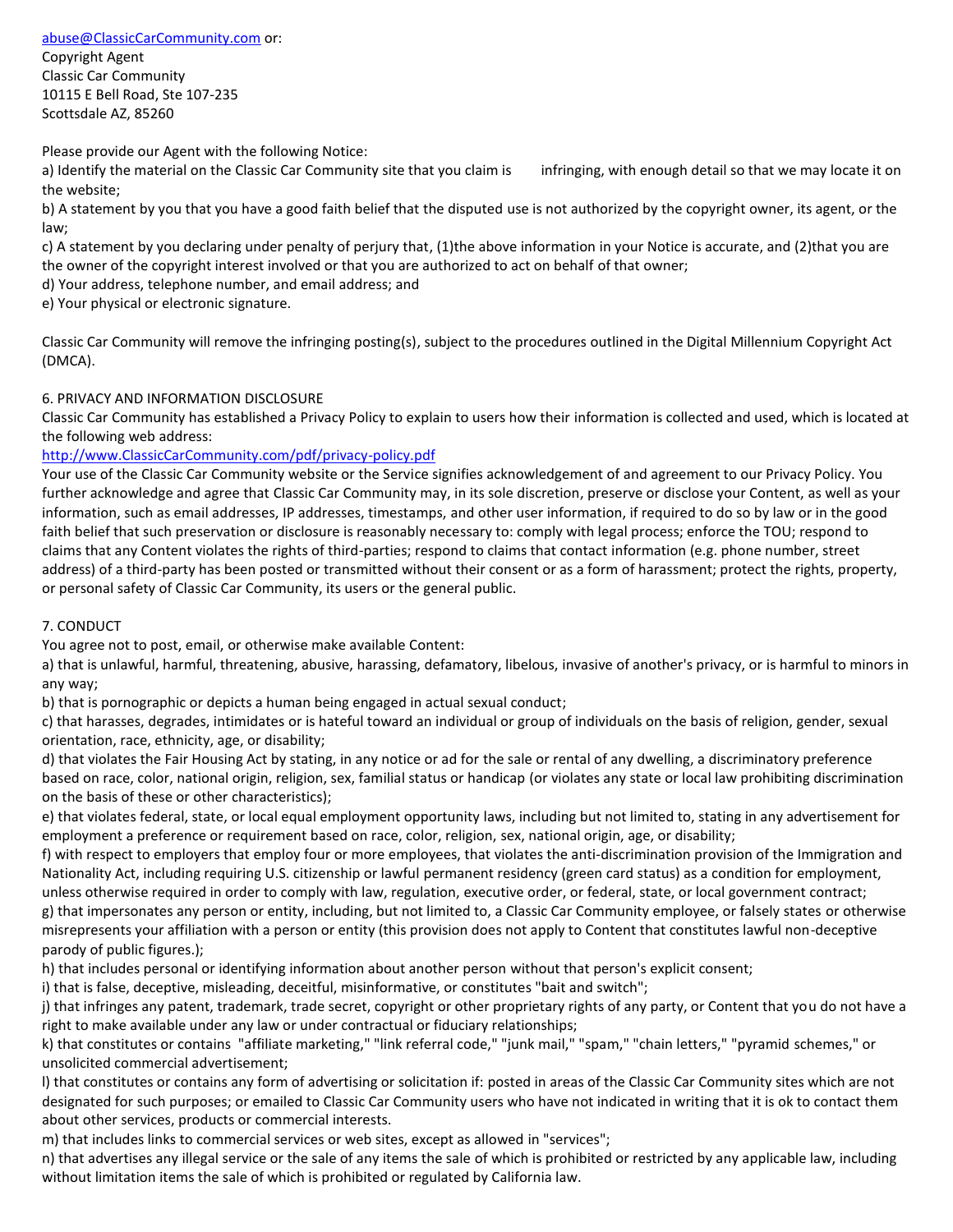o) that contains software viruses or any other computer code, files or programs designed to interrupt, destroy or limit the functionality of any computer software or hardware or telecommunications equipment;

p) that disrupts the normal flow of dialogue with an excessive amount of Content (flooding attack) to the Service, or that otherwise negatively affects other users' ability to use the Service; or

q) that employs misleading email addresses, or forged headers or otherwise manipulated identifiers in order to disguise the origin of Content transmitted through the Service.

Additionally, you agree not to:

r) contact anyone who has asked not to be contacted, or make unsolicited contact with anyone for any commercial purpose;

s) "stalk" or otherwise harass anyone;

t) collect personal data about other users for commercial or unlawful purposes;

u) use automated means, including spiders, robots, crawlers, data mining tools, or the like to download data from the Service - unless expressly permitted by Classic Car Community;

v) post non-local or otherwise irrelevant Content, repeatedly post the same or similar Content or otherwise impose an unreasonable or disproportionately large load on our infrastructure;

w) post the same item or service in more than one classified category or forum, or in more than one metropolitan area;

x) attempt to gain unauthorized access to Classic Car Community's computer systems or engage in any activity that disrupts, diminishes the quality of, interferes with the performance of, or impairs the functionality of, the Service or the Classic Car Community website; or y) use any form of automated device or computer program that enables the submission of postings on Classic Car Community without each posting being manually entered by the author thereof (an "automated posting device"), including without limitation, the use of any such automated posting device to submit postings in bulk, or for automatic submission of postings at regular intervals.

z) use any form of automated device or computer program ("flagging tool")that enables the use of Classic Car Community's "flagging system" or other community moderation systems without each flag being manually entered by the person that initiates the flag (an "automated flagging device"), or use the flagging tool to remove posts of competitors, or to remove posts without a good faith belief that the post being flagged violates these TOU;

# 8. POSTING AGENTS

A "Posting Agent" is a third-party agent, service, or intermediary that offers to post Content to the Service on behalf of others. To moderate demands on Classic Car Community's resources, you may not use a Posting Agent to post Content to the Service without express permission or license from Classic Car Community. Correspondingly, Posting Agents are not permitted to post Content on behalf of others, to cause Content to be so posted, or otherwise access the Service to facilitate posting Content on behalf of others, except with express permission or license from Classic Car Community.

### 9. NO SPAM POLICY

You understand and agree that sending unsolicited email advertisements to Classic Car Community email addresses or through Classic Car Community computer systems, which is expressly prohibited by these Terms, will use or cause to be used servers located in Arizona. Any unauthorized use of Classic Car Community computer systems is a violation of these Terms and certain federal and state laws, including without limitation the Computer Fraud and Abuse Act (18 U.S.C. § 1030 et seq.) Such violations may subject the sender and his or her agents to civil and criminal penalties.

### 10. PAID POSTINGS

We may charge a fee to post Content in some areas of the Service. The fee is an access fee permitting Content to be posted in a designated area. Each party posting Content to the Service is responsible for said Content and compliance with the TOU. All fees paid will be non-refundable in the event that Content is removed from the Service for violating the TOU.

### 11. LIMITATIONS ON SERVICE

You acknowledge that Classic Car Community may establish limits concerning use of the Service, including the maximum number of days that Content will be retained by the Service, the maximum number and size of postings, email messages, or other Content that may be transmitted or stored by the Service, and the frequency with which you may access the Service. You agree that Classic Car Community has no responsibility or liability for the deletion or failure to store any Content maintained or transmitted by the Service. You acknowledge that Classic Car Community reserves the right at any time to modify or discontinue the Service (or any part thereof) with or without notice, and that Classic Car Community shall not be liable to you or to any third party for any modification, suspension or discontinuance of the Service.

### 12. ACCESS TO THE SERVICE

Classic Car Community grants you a limited, revocable, nonexclusive license to access the Service for your own personal use. This license does not include: (a) access to the Service by Posting Agents; or (b) any collection, aggregation, copying, duplication, display or derivative use of the Service nor any use of data mining, robots, spiders, or similar data gathering and extraction tools for any purpose unless expressly permitted by Classic Car Community. A limited exception to (b) is provided to general purpose internet search engines and noncommercial public archives that use such tools to gather information for the sole purpose of displaying hyperlinks to the Service, provided they each do so from a stable IP address or range of IP addresses using an easily identifiable agent and comply with our robots.txt file. "General purpose internet search engine" does not include a website or search engine or other service that specializes in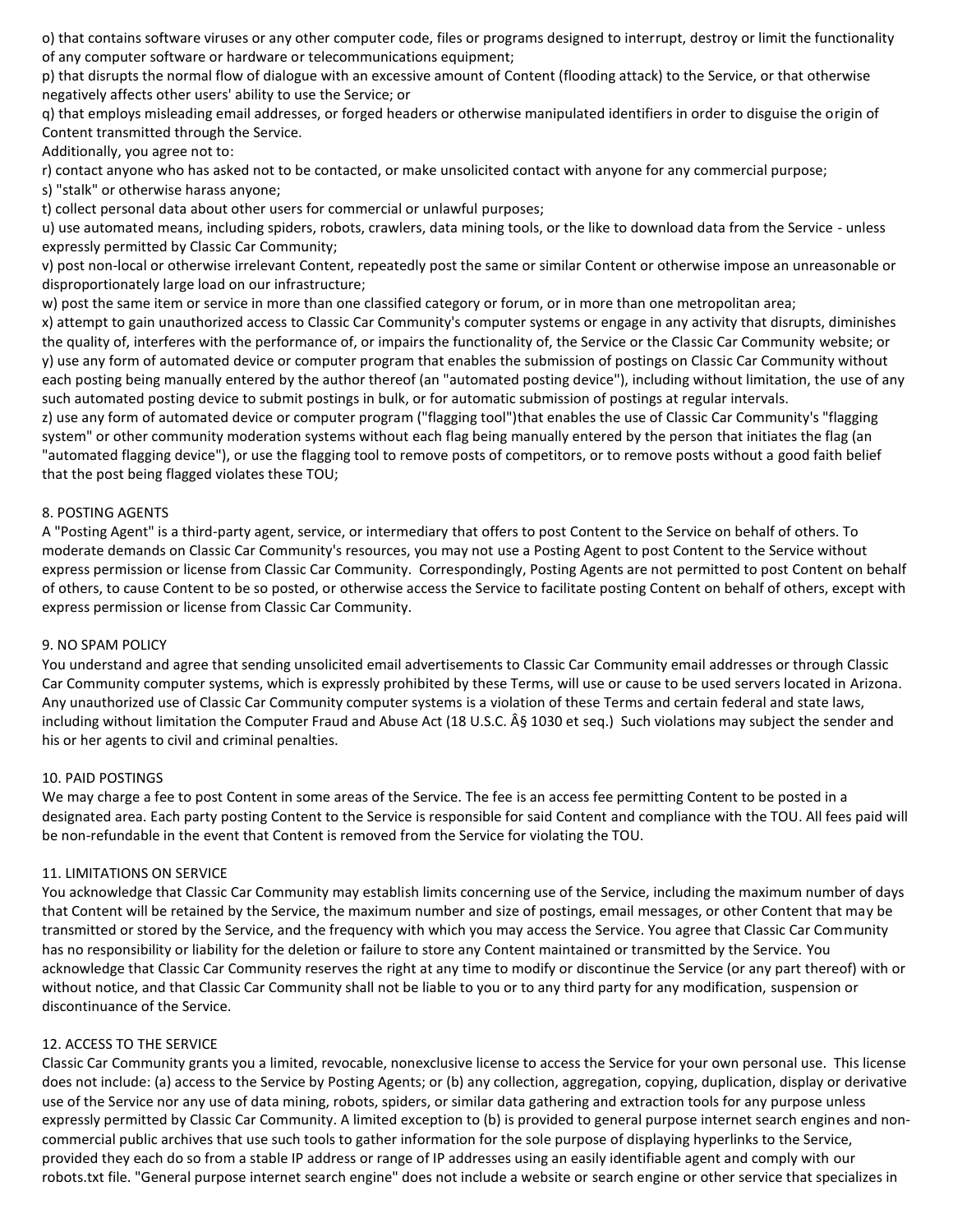classified listings or in any subset of classifieds listings such as jobs, housing, for sale, services, or personals, or which is in the business of providing classified ad listing services.

Classic Car Community permits you to display on your website, or create a hyperlink on your website to, individual postings on the Service so long as such use is for noncommercial and/or news reporting purposes only (e.g., for use in personal web blogs or personal online media). If the total number of such postings displayed or linked to on your website exceeds one hundred (100) postings, your use will be presumed to be in violation of the TOU, absent express permission granted by Classic Car Community to do so. You may also create a hyperlink to the home page of Classic Car Community sites so long as the link does not portray Classic Car Community, its employees, or its affiliates in a false, misleading, derogatory, or otherwise offensive matter.

Classic Car Community offers various parts of the Service in RSS format so that users can embed individual feeds into a personal website or blog, or view postings through third party software news aggregators. Classic Car Community permits you to display, excerpt from, and link to the RSS feeds on your personal website or personal web blog, provided that (a)your use of the RSS feed is for personal, noncommercial purposes only, (b)each title is correctly linked back to the original post on the Service and redirects the user to the post when the user clicks on it, (c)you provide, adjacent to the RSS feed, proper attribution to 'Classic Car Community' as the source, (d)your use or display does not suggest that Classic Car Community promotes or endorses any third party causes, ideas, web sites, products or services, (e)you do not redistribute the RSS feed, and (f)your use does not overburden Classic Car Community's systems. Classic Car Community reserves all rights in the content of the RSS feeds and may terminate any RSS feed at any time.

Use of the Service beyond the scope of authorized access granted to you by Classic Car Community immediately terminates said permission or license. In order to collect, aggregate, copy, duplicate, display or make derivative use of the Service or any Content made available via the Service for other purposes (including commercial purposes) not stated herein, you must first obtain a license from Classic Car Community.

### 13. TERMINATION OF SERVICE

You agree that Classic Car Community, in its sole discretion, has the right (but not the obligation) to delete or deactivate your account, block your email or IP address, or otherwise terminate your access to or use of the Service (or any part thereof), immediately and without notice, and remove and discard any Content within the Service, for any reason, including, without limitation, if Classic Car Community believes that you have acted inconsistently with the letter or spirit of the TOU. Further, you agree that Classic Car Community shall not be liable to you or any third-party for any termination of your access to the Service. Further, you agree not to attempt to use the Service after said termination.

Sections 2, 4, 6 and 10-16 shall survive termination of the TOU.

#### 14. PROPRIETARY RIGHTS

The Service is protected to the maximum extent permitted by copyright laws and international treaties. Content displayed on or through the Service is protected by copyright as a collective work and/or compilation, pursuant to copyrights laws, and international conventions. Any reproduction, modification, creation of derivative works from or redistribution of the site or the collective work, and/or copying or reproducing the sites or any portion thereof to any other server or location for further reproduction or redistribution is prohibited without the express written consent of Classic Car Community. You further agree not to reproduce, duplicate or copy Content from the Service without the express written consent of Classic Car Community, and agree to abide by any and all copyright notices displayed on the Service. You may not decompile or disassemble, reverse engineer or otherwise attempt to discover any source code contained in the Service. Without limiting the foregoing, you agree not to reproduce, duplicate, copy, sell, resell or exploit for any commercial purposes, any aspect of the Service. CLASSIC CAR COMMUNITY is a registered mark in the U.S. Patent and Trademark Office.

Although Classic Car Community does not claim ownership of content that its users post, by posting Content to any public area of the Service, you automatically grant, and you represent and warrant that you have the right to grant, to Classic Car Community an irrevocable, perpetual, non-exclusive, fully paid, worldwide license to use, copy, perform, display, and distribute said Content and to prepare derivative works of, or incorporate into other works, said Content, and to grant and authorize sublicenses (through multiple tiers) of the foregoing. Furthermore, by posting Content to any public area of the Service, you automatically grant Classic Car Community all rights necessary to prohibit any subsequent aggregation, display, copying, duplication, reproduction, or exploitation of the Content on the Service by any party for any purpose.

#### 15. DISCLAIMER OF WARRANTIES

YOU AGREE THAT USE OF THE CLASSIC CAR COMMUNITY SITE AND THE SERVICE IS ENTIRELY AT YOUR OWN RISK. THE CLASSIC CAR COMMUNITY SITE AND THE SERVICE ARE PROVIDED ON AN "AS IS" OR "AS AVAILABLE" BASIS, WITHOUT ANY WARRANTIES OF ANY KIND. ALL EXPRESS AND IMPLIED WARRANTIES, INCLUDING, WITHOUT LIMITATION, THE WARRANTIES OF MERCHANTABILITY, FITNESS FOR A PARTICULAR PURPOSE, AND NON-INFRINGEMENT OF PROPRIETARY RIGHTS ARE EXPRESSLY DISCLAIMED TO THE FULLEST EXTENT PERMITTED BY LAW. TO THE FULLEST EXTENT PERMITTED BY LAW, CLASSIC CAR COMMUNITY DISCLAIMS ANY WARRANTIES FOR THE SECURITY, RELIABILITY, TIMELINESS, ACCURACY, AND PERFORMANCE OF THE CLASSIC CAR COMMUNITY SITE AND THE SERVICE. TO THE FULLEST EXTENT PERMITTED BY LAW, CLASSIC CAR COMMUNITY DISCLAIMS ANY WARRANTIES FOR OTHER SERVICES OR GOODS RECEIVED THROUGH OR ADVERTISED ON THE CLASSIC CAR COMMUNITY SITE OR THE SITES OR SERVICE, OR ACCESSED THROUGH ANY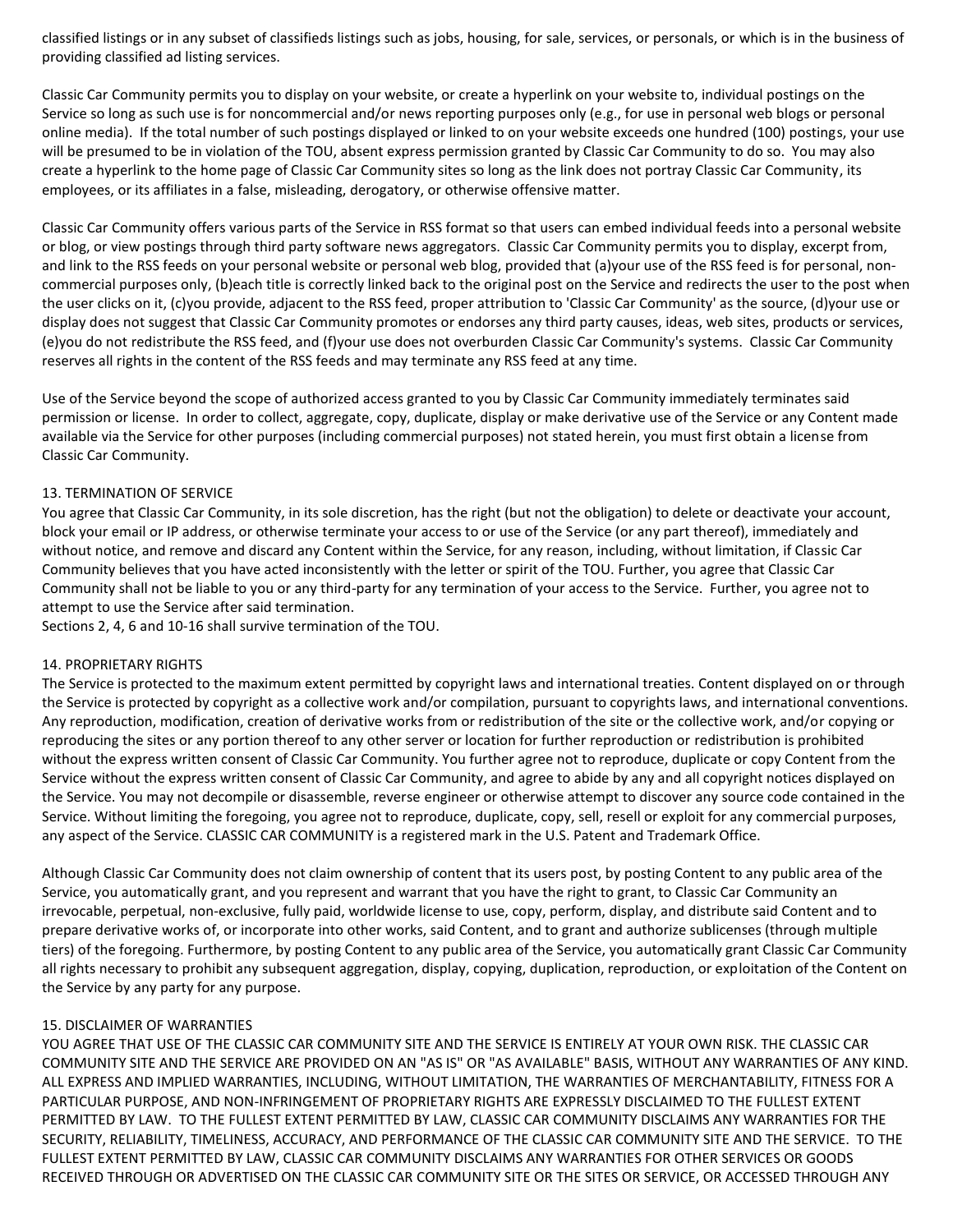LINKS ON THE CLASSIC CAR COMMUNITY SITE. TO THE FULLEST EXTENT PERMITTED BY LAW, CLASSIC CAR COMMUNITY DISCLAIMS ANY WARRANTIES FOR VIRUSES OR OTHER HARMFUL COMPONENTS IN CONNECTION WITH THE CLASSIC CAR COMMUNITY SITE OR THE SERVICE. Some jurisdictions do not allow the disclaimer of implied warranties. In such jurisdictions, some of the foregoing disclaimers may not apply to you insofar as they relate to implied warranties.

# 16. LIMITATIONS OF LIABILITY

UNDER NO CIRCUMSTANCES SHALL CLASSIC CAR COMMUNITY BE LIABLE FOR DIRECT, INDIRECT, INCIDENTAL, SPECIAL, CONSEQUENTIAL OR EXEMPLARY DAMAGES (EVEN IF CLASSIC CAR COMMUNITY HAS BEEN ADVISED OF THE POSSIBILITY OF SUCH DAMAGES), RESULTING FROM ANY ASPECT OF YOUR USE OF THE CLASSIC CAR COMMUNITY SITE OR THE SERVICE, WHETHER THE DAMAGES ARISE FROM USE OR MISUSE OF THE CLASSIC CAR COMMUNITY SITE OR THE SERVICE, FROM INABILITY TO USE THE CLASSIC CAR COMMUNITY SITE OR THE SERVICE, OR THE INTERRUPTION, SUSPENSION, MODIFICATION, ALTERATION, OR TERMINATION OF THE CLASSIC CAR COMMUNITY SITE OR THE SERVICE. SUCH LIMITATION SHALL ALSO APPLY WITH RESPECT TO DAMAGES INCURRED BY REASON OF OTHER SERVICES OR PRODUCTS RECEIVED THROUGH OR ADVERTISED IN CONNECTION WITH THE CLASSIC CAR COMMUNITY SITE OR THE SERVICE OR ANY LINKS ON THE CLASSIC CAR COMMUNITY SITE, AS WELL AS BY REASON OF ANY INFORMATION OR ADVICE RECEIVED THROUGH OR ADVERTISED IN CONNECTION WITH THE CLASSIC CAR COMMUNITY SITE OR THE SERVICE OR ANY LINKS ON THE CLASSIC CAR COMMUNITY SITE. THESE LIMITATIONS SHALL APPLY TO THE FULLEST EXTENT PERMITTED BY LAW. In some jurisdictions, limitations of liability are not permitted. In such jurisdictions, some of the foregoing limitation may not apply to you.

# 17. INDEMNITY

You agree to indemnify and hold Classic Car Community, its officers, subsidiaries, affiliates, successors, assigns, directors, officers, agents, service providers, suppliers and employees, harmless from any claim or demand, including reasonable attorney fees and court costs, made by any third party due to or arising out of Content you submit, post or make available through the Service, your use of the Service, your violation of the TOU, your breach of any of the representations and warranties herein, or your violation of any rights of another.

# 18. GENERAL INFORMATION

The TOU constitute the entire agreement between you and Classic Car Community and govern your use of the Service, superseding any prior agreements between you and Classic Car Community. The TOU and the relationship between you and Classic Car Community shall be governed by the laws of the State of California without regard to its conflict of law provisions. You and Classic Car Community agree to submit to the personal and exclusive jurisdiction of the courts located within the county of Scottsdale, Arizona. The failure of Classic Car Community to exercise or enforce any right or provision of the TOU shall not constitute a waiver of such right or provision. If any provision of the TOU is found by a court of competent jurisdiction to be invalid, the parties nevertheless agree that the court should endeavor to give effect to the parties' intentions as reflected in the provision, and the other provisions of the TOU remain in full force and effect. You agree that regardless of any statute or law to the contrary, any claim or cause of action arising out of or related to use of the Service or the TOU must be filed within one year after such claim or cause of action arose or be forever barred.

### 19. VIOLATION OF TERMS AND LIQUIDATED DAMAGES

Please report any violations of the TOU, by flagging the posting(s) for review, or by emailing to: abuse@ClassicCarCommunity.com Our failure to act with respect to a breach by you or others does not waive our right to act with respect to subsequent or similar breaches.

You understand and agree that, because damages are often difficult to quantify, if it becomes necessary for Classic Car Community to pursue legal action to enforce these Terms, you will be liable to pay Classic Car Community the following amounts as liquidated damages, which you accept as reasonable estimates of Classic Car Community's damages for the specified breaches of these Terms:

a) If you post a message that (1) impersonates any person or entity; (2) falsely states or otherwise misrepresents your affiliation with a person or entity; or (3) that includes personal or identifying information about another person without that person's explicit consent, you agree to pay Classic Car Community one thousand dollars (\$1,000) for each such message. This provision does not apply to Content that constitutes lawful non-deceptive parody of public figures.

b) If Classic Car Community establishes limits on the frequency with which you may access the Service, or terminates your access to or use of the Service, you agree to pay Classic Car Community one hundred dollars (\$100) for each message posted in excess of such limits or for each day on which you access Classic Car Community in excess of such limits, whichever is higher.

c) If you send unsolicited email advertisements to Classic Car Community email addresses or through Classic Car Community computer systems, you agree to pay Classic Car Community twenty five dollars (\$25) for each such email.

d) If you post Content in violation of the TOU, other than as described above, you agree to pay Classic Car Community one hundred dollars (\$100) for each Item of Content posted. In its sole discretion, Classic Car Community may elect to issue a warning before assessing damages.

e) If you are a Posting Agent that uses the Service in violation of the TOU, in addition to any liquidated damages under clause (d), you agree to pay Classic Car Community one hundred dollars (\$100) for each and every Item you post in violation of the TOU. A Posting Agent will also be deemed an agent of the party engaging the Posting Agent to access the Service (the "Principal"), and the Principal (by engaging the Posting Agent in violation of the TOU) agrees to pay Classic Car Community an additional one hundred dollars (\$100) for each Item posted by the Posting Agent on behalf of the Principal in violation of the TOU.